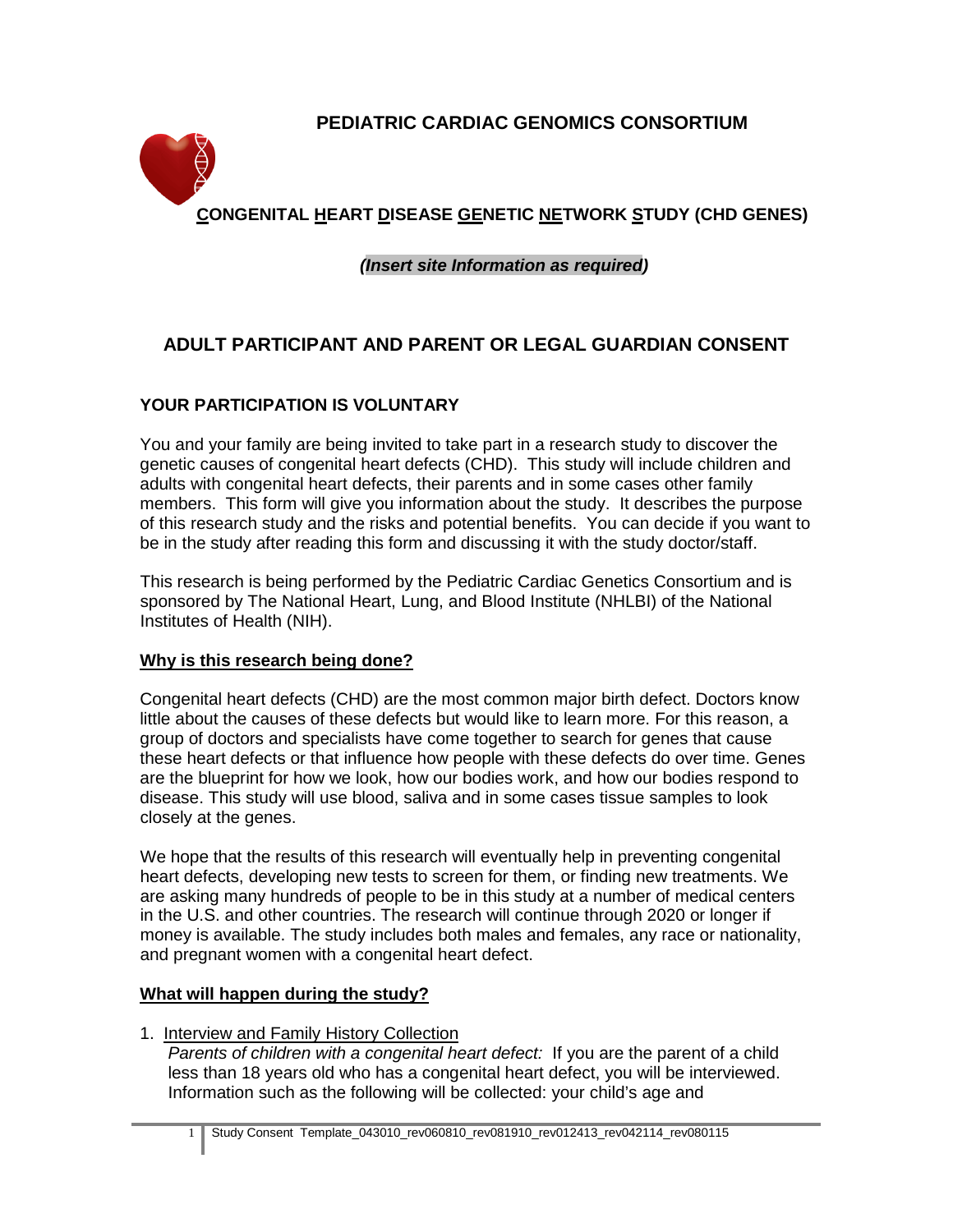race/ethnicity; medical history, including heart history and lifestyle; your pregnancy history; and a family history of blood relatives such as parents, grandparents, brothers, sisters and others. The family information collected will include their ages, their heart health history and other health conditions, and their cause of death if they are no longer alive.

*Adults with congenital heart defect*: If you are an adult with a congenital heart defect, you will be interviewed. Information such as the following will be collected: your age and race/ethnicity; your medical history, including heart history and lifestyle; pregnancy history; and a family history of blood relatives such as parents, grandparents, brothers, sisters, and others. The family information collected will include their ages, their heart health history and other health conditions, and their cause of death if they are no longer alive.

#### 2. Medical Records

Information will be collected from medical records at this medical center. You may also be asked if health related information can be used from other outside doctor's medical records. If outside records are to be used, we will ask you to sign a separate *Medical Release Form.*

## 3. Blood for use in this Research

*Minor child:* A blood sample will be taken. If possible, blood will be taken from an indwelling line in place for a procedure or at the time of a regular blood test. The blood draw may be scheduled for another time that is more convenient for you. The amount of blood taken is based on age and weight. For children less than one year of age, about ½-1 teaspoon of blood will be taken. No more than 1 tablespoon will be taken from children one year of age and older. If there is left over blood available from clinical testing, the study may collect some for use in this research. If for any reason the sample taken is not enough, we will request another sample.

*Adults with congenital heart defects:* If you are an adult with a heart defect, about 1 tablespoon of blood will be taken. If there is left over blood available from clinical testing, the study may collect some for use in this research. If for any reason the sample taken is not enough, we will request another sample.

*Parents:* If you are the parent of child or adult with a congenital heart defect, about 1 tablespoon will be taken. If there is left over blood available from clinical testing, the study may collect some for use in this research. If for any reason the sample taken is not enough, we will request another sample.

4. Saliva (spit)

 *S*ome participants in the study may not be able to give blood. For those people, a saliva sample will be collected.

## 5. Tissue from Surgeries

*Tissue from Atrial Septal Defect Repair:* If you/your child is scheduled for surgery to close an atrial septal defect, a very small piece of tissue, less than 1/8 inch, will be taken from the atrial septum at the time of surgery for research purposes.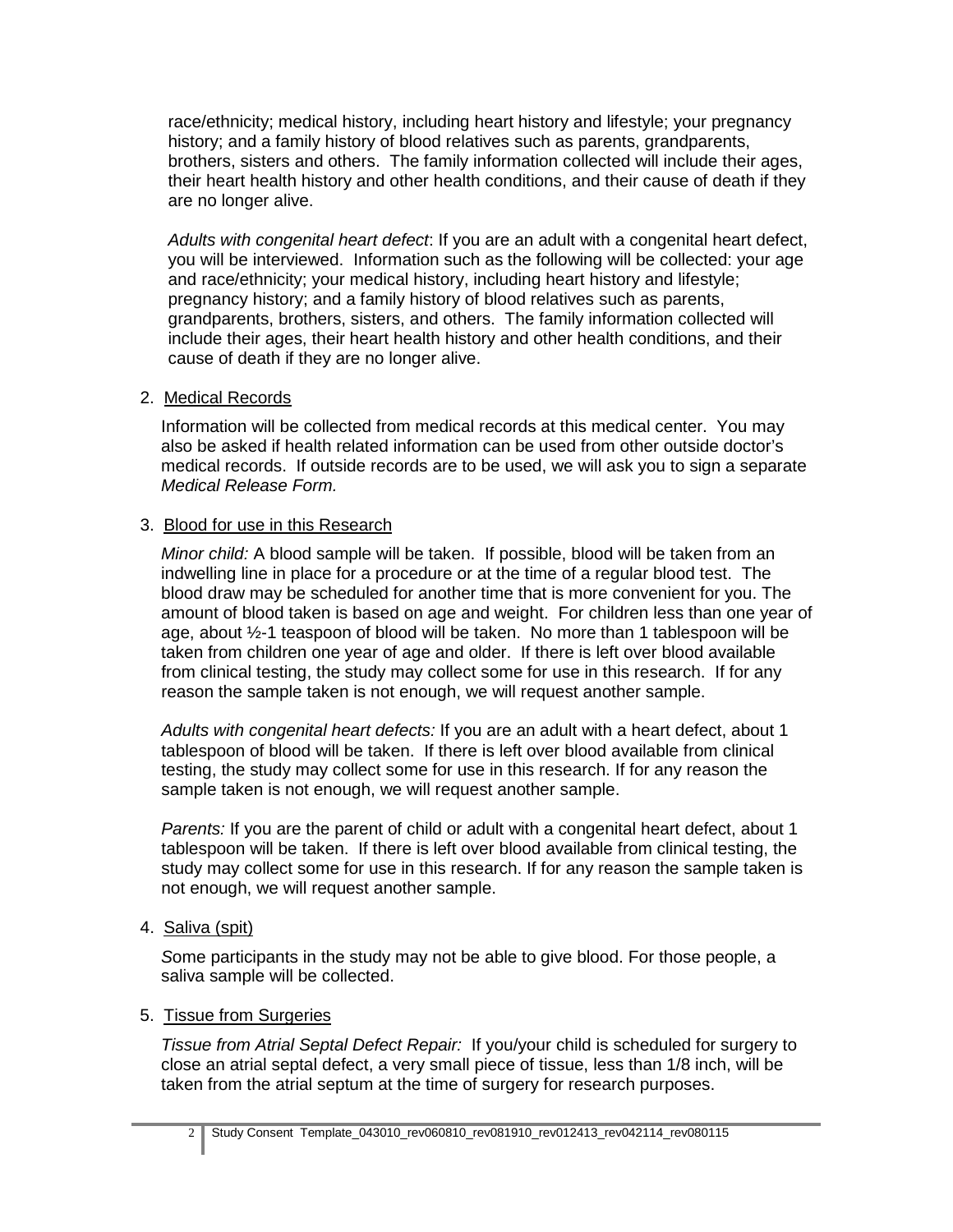*Tissue from Other Heart Surgery:* At times after heart surgery, there are very small pieces of tissue that are discarded. For this study, a small piece of that tissue will be collected for research purposes.

## 6. Echocardiogram and/or ECG

Based upon personal and family history, parents may be asked to have an echocardiogram and/or ECG done. An echocardiogram is a painless test using sound waves that takes a 2-dimensional picture of the heart. You will need to lie quietly on a table for about 30 minutes while the test is being done. An ECG is a painless test that is performed while you lie quietly on a bed for 5 minutes. It involves placing electrodes on the chest and arms/legs and recording the electrical activity of the heart.

## 7. Physical Exam and Photographs

We may ask a clinical geneticist to briefly evaluate you/your child. We may also ask to take a few pictures of your/your child's face for a geneticist to evaluate later. We will ask for specific permission to take these pictures at the end of this form. You can refuse to have pictures taken and still participate in the rest of the study.

#### 8. Information from Other Family Members (grandparents, brothers and sisters, extended family)

We may ask you to tell other family members about this research study to see if they will agree to take part and to give their samples. If you agree to contact your family members, you will get some written information for them to read. You do not have to ask your family members to be in the study, and you can still take part in this study if you choose not to involve your family. (Or insert related site-specific language)

9. Follow-up Contact

During the study, the study doctor/staff may contact you again to ask for health and medical updates. The types of information collected may include general health questions and questions about other heart related medical changes since the last interview.

## **What are the risks and discomforts of the research study?**

There are known and possible risks and discomforts to being in this study. They are:

1. Medical History Collection

Answering questions and sharing information about yourself and your family may be uncomfortable, cause stress, or make you nervous. You do not have to answer any question that makes you nervous.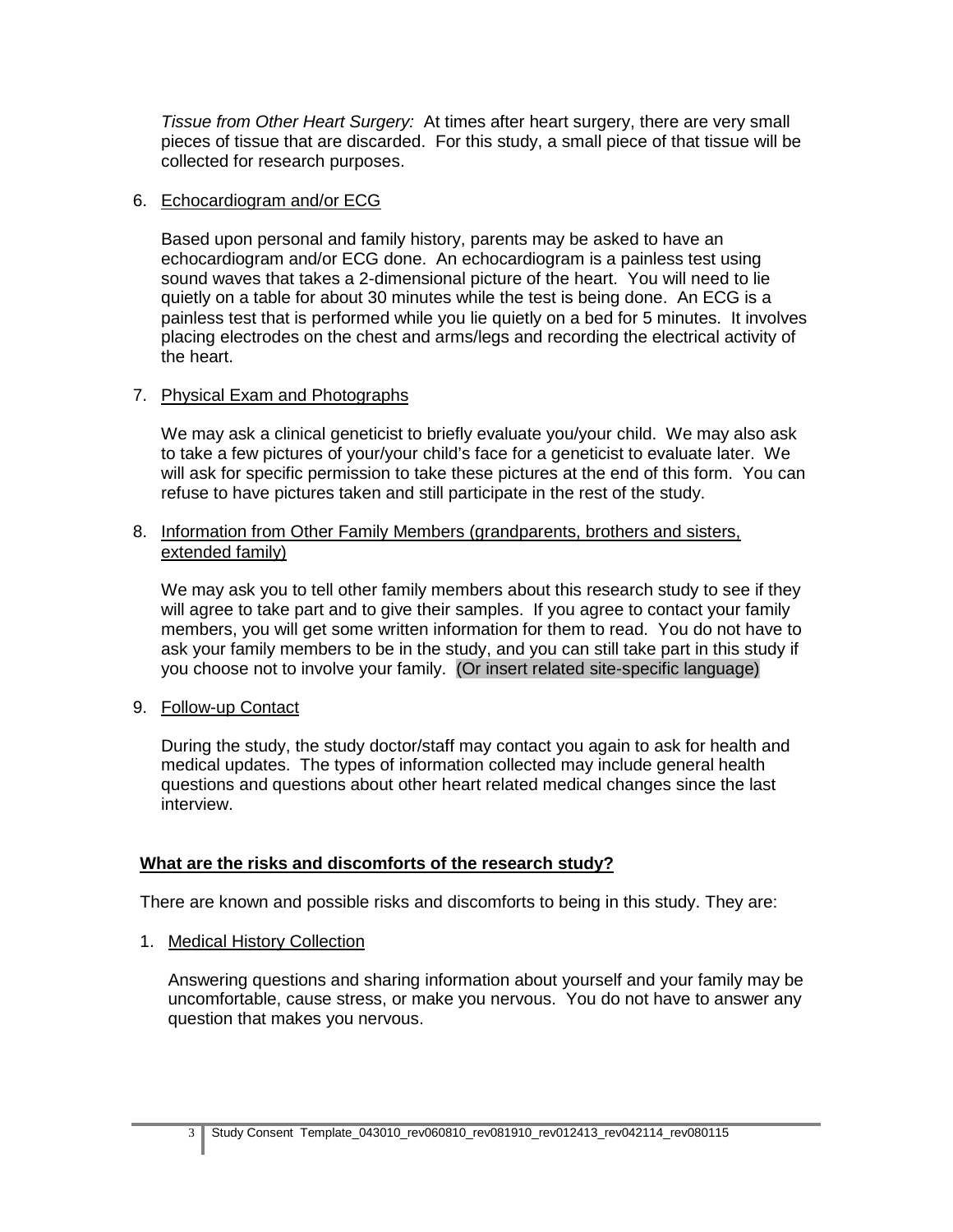## 2. Blood Collection

If a separate blood draw (not from indwelling line) is required, there may be minor discomfort, bruising, or rarely dizziness or fainting. There is also a very small risk of infection at the site, but antiseptic solutions will be used to prevent this*.* Taking the research sample at the same time as a routine blood test will not cause any additional discomfort. There is no pain or discomfort if the blood sample is drawn from an indwelling line.

## 3. Saliva (spit) Collection

There are no known risks to collecting spit. With infants and children, a special sponge will be used to get spit from the mouth. This may cause a strange feeling in the mouth and the child may start to cry.

#### 4. Tissue Collection from an Atrial Septal Defect Repair

There is a very small risk of adding minimal time to the surgery.

#### 5. Tissue Collection from Other Heart Surgery

There is no risk to collecting tissue that would otherwise be discarded during the surgery.

#### 6. Echocardiogram and ECG

There are no risks to having these tests done, but the tests may discover new medical conditions that were not known.

#### 7. Genetic exam/Photographs

There are no risks to having the genetics exam, but the exam may discover new medical conditions that were not known. Your/your child's identity can be revealed by a photograph. The photographs will be kept in a secured location and will only be shared with the study researchers. If the researchers want to use the photographs in a presentation or publication, the researchers will obtain special permission from you.

#### 8. Genetic Testing

The results of genetic testing will not be given to you or your family. We use a research lab, not a clinical lab with certified procedures for reporting results. We will not understand the meaning of most of the differences in this information until there is more research in the future. You should be aware that this research may detect cases where the father of a child is someone other than who it was thought to be (non-paternity). Non-paternity will be kept in the strictest confidence and will not be shared, even with you or your family members. Some people in genetic studies feel anxious if they think they might have a gene that puts them at risk or that may be passed on to children. If you have these feelings at any time during the study, you may contact us and we will arrange for you to speak with someone who can help you.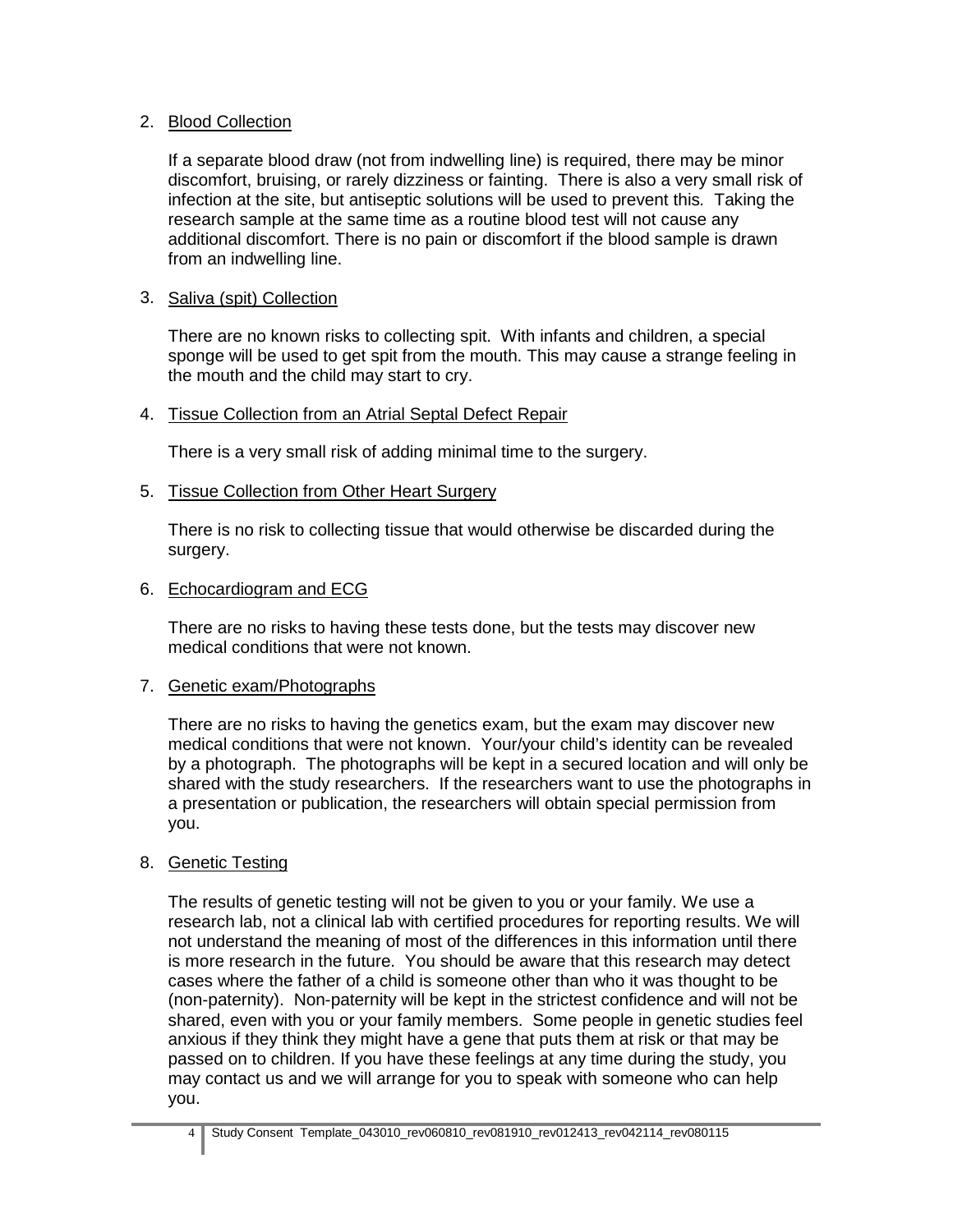A federal law, called the Genetic Information Nondiscrimination Act (GINA), generally makes it illegal for health insurance companies, group health plans, and most employers to discriminate against you based on your genetic information. This law protects you as follows:

- Health insurance companies and group health plans may not request your genetic information that we get from this research.
- Health insurance companies and group health plans may not use your genetic information when making decisions regarding your eligibility or premiums.
- Employers with 15 or more employees may not use your genetic information that we get from this research when making a decision to hire, promote, or fire you or when setting the terms of your employment.

However, you should be aware that this new Federal law does not protect you against genetic discrimination by companies that sell life insurance, disability insurance, or long-term care insurance. For this reason, we will take several steps to keep all data private and confidential. Please see the section on Confidentiality below.

There may be unknown risks to participating in this study, and they may develop during the research study.

# **Are there benefits to taking part in the research study?**

Most families will not benefit directly from the study. The information gathered during this study may someday be of benefit to future congenital heart patients by helping the researchers understand the genetic causes of congenital heart defects. This information may lead to improvements in a doctor's ability to prevent, diagnose or treat people with congenital heart defects.

If a previously unrecognized medical finding is found by echocardiogram or ECG, you will be told about it. The study doctor/staff will talk with you about the findings and your options. You may be told to follow up with other specialists or doctors for further care.

The samples that you and/or your child provide may be used to develop new medical tests or treatments. It is possible that the researchers, hospitals, or companies sponsoring the research might benefit financially if the tests or treatments can be patented or commercialized (sold). There are no plans to provide you with payments or royalties if these discoveries are marketed (sold) or licensed. Although subjects and their families will not receive any compensation now or in the future for their samples or data, income that may be derived from future research or sales of the grouped data will be used to support biomedical research.

## **Can I be pregnant and in the study?**

Pregnant women who have a congenital heart defect or who will deliver a baby with a congenital heart defect can be included in this study.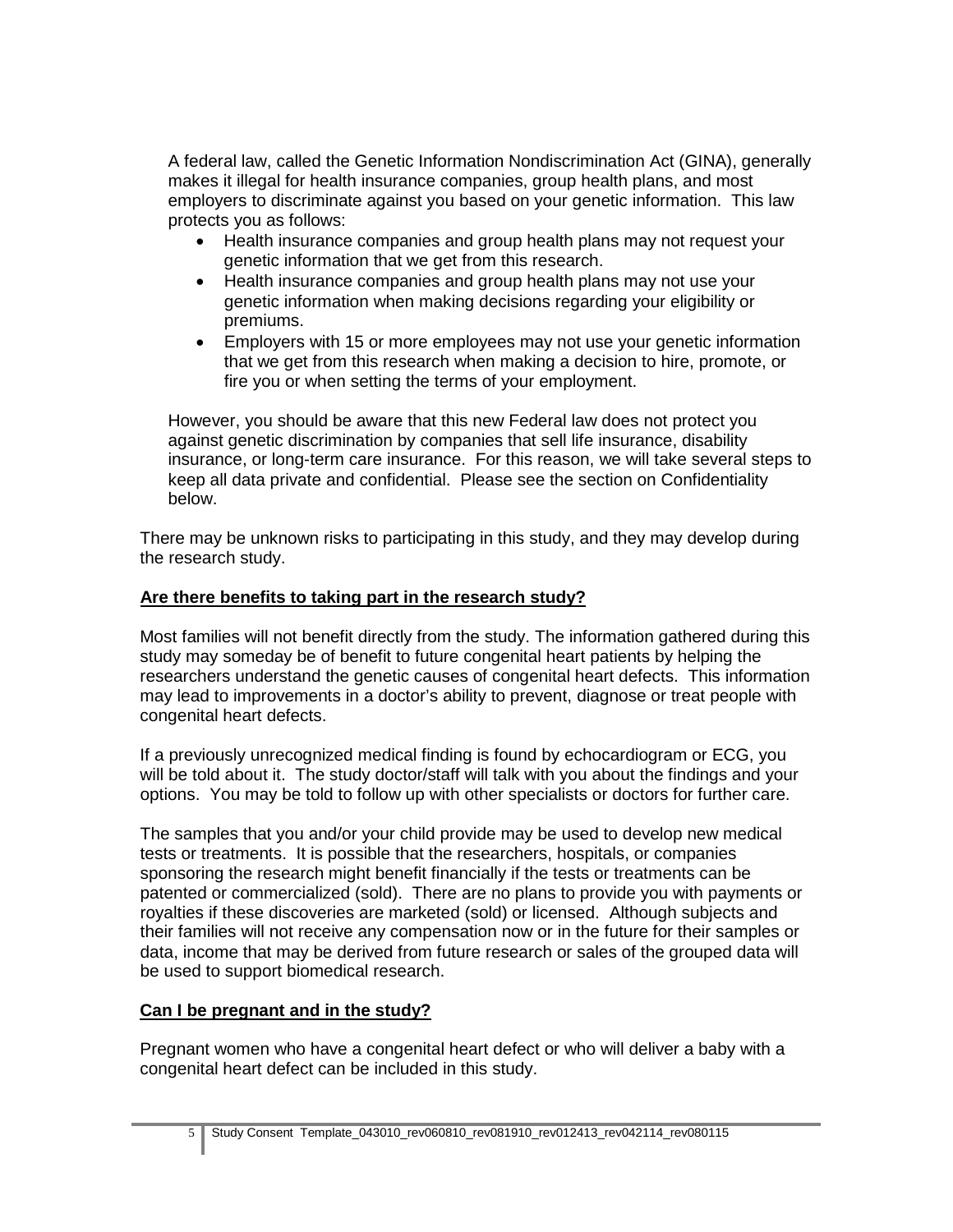# **Will it cost you anything to be in this study?**

There is no cost to you for being in the study.

# **Will you receive any money for joining this study?**

You will receive no payment for taking part in this study. *OR* You will receive \$\$\$ for (Insert site-specific language).

# **What happens if you believe you are injured during this study?**

Tell the study doctor/staff immediately if you believe you have been hurt while in the study. Emergency medical treatment may be available**.** Money for pain, expenses, lost wages and other problems caused by an injury is not available. The NHLBI/NIH will not pay the bills for the care. (Insert site-specific language)

## **HIPAA and or site HIV policy language**

(Insert site-specific language)

## **How will information be kept confidential and private?**

We are very concerned about keeping data secure and private in this genetic study. Information collected during the study and the results of the research tests will not be placed in your medical record. All study paperwork including this signed form will be (kept in a secure location **OR** site specific location to be noted) in the hospital.

The medical information, test results, and blood, spit and/or tissue samples collected from for this study will be kept in special study databases and collection facilities (repositories) that will be available to the study researchers, other persons with permission for related research, and the study sponsor. It is very unlikely that the study information will get out to others within the hospital, an insurance company or employer. The genetic content of the stored DNA or cells could theoretically be used (though with enormous difficulty) to identify you. If you believe you will be bothered by this, talk with the study doctor/staff before you sign this form.

To help us protect you, your child, and family's privacy, there are many levels of security. First, no names will be attached to the information/data or samples collected. Samples and data will be given a unique study number, and only this study number will be put on all of the study paperwork, data files, and samples. Second, the data centers storing all of the data, as well as the laboratories and study centers all have layers of security against hacking, mis-handling and unauthorized access. Third, all study doctors and their staff will follow hospital and study rules for keeping all study information private.

We will do everything we can to keep others from learning about your participation in this study. To further help us protect your privacy, we have obtained a Certificate of Confidentiality from the United States Department of Health and Human Services (DHHS). With this certificate, we cannot be forced (for example by court order or subpoena) to disclose information that may identify you in any federal, state, local, civil, criminal, legislative, administrative, or other proceedings. Parents or legal guardians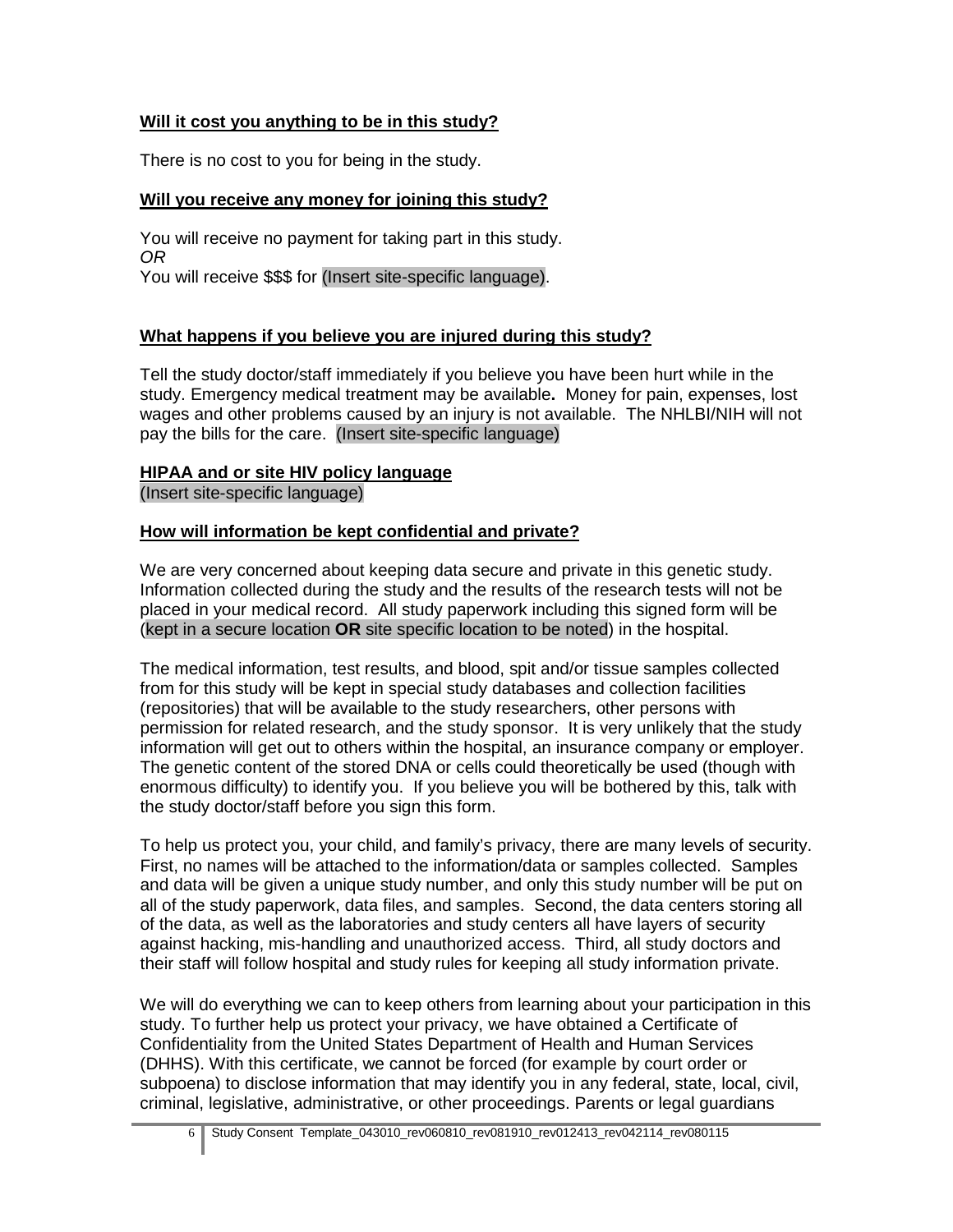have the right to information regarding a minor child, unless an Institutional Review Board has approved the study with a waiver of parental permission. You should understand that a Certificate of Confidentiality does not prevent you, or a member of your family, from voluntarily releasing information about yourself, your child, or your involvement in this study. The researchers however, will not disclose voluntarily, or without your consent, information that would identify you or your child as a participant in this research project.

If an insurer or employer learns about your participation, and obtains your consent to receive research information, then we may not use the Certificate of Confidentiality to withhold this information. This means that you and your family must also actively protect your own privacy! You should understand that we will in all cases, take the necessary action and report to authorities, any indication of abuse, and to prevent serious harm to yourself, your child, or others as in the case of child abuse or neglect. Disclosure will be necessary, however, upon request of DHHS for the purpose of audit or evaluation, and is limited only to DHHS employees involved in Study evaluation.

At each study center, a list will be kept that links the study number with your/your child's name and contact information (such as address and telephone numbers). This list will be kept in a password protected computer, will be kept separately from the study data, and will not be shared with researchers outside the study center. It is important to keep this list so that the study doctor/staff can contact you to discuss any clinically relevant findings, to review your/your child's medical status during the course of the study, and to obtain new genetic samples, if the need arises.

For quality control purposes, the sponsor (NHLBI) or its designee (including the New England Research Institutes), your doctor, and (LOCAL CENTER NAME) Institutional Review Board (IRB) will be able to inspect your medical records and have access to confidential information, which identifies you by name. At no time will your personal information be revealed during any tabulation, presentation, or publication of the results of this research study.

# **What is the long term plan for my information?**

The collected genetic and clinical information will be available indefinitely in a secure storage site such as the National Center for Biotechnology Information (NCBI) repository. The genetic sample from blood, tissue, and/or saliva will be stored indefinitely in a 'biobank', like the NHLBI biorepository.

As part of you/your child's participation in the study, a unique subject number will be assigned to you/your child that will allow researchers to see if your family has been involved in more than one research study or database for patients with congenital heart disease. If your family has participated in more than one CHD study or database, this unique subject number may prevent any incorrect duplication of findings. This subject number will also allow your de-identified data to be combined with data from other research studies to increase the likelihood of meaningful analysis. Only this subject number and not your personal identifiable information will be accessible to other investigators.

Data and samples from these storage sites will be available to other, future researchers for study of cardiovascular and other diseases. Before a researcher can get any study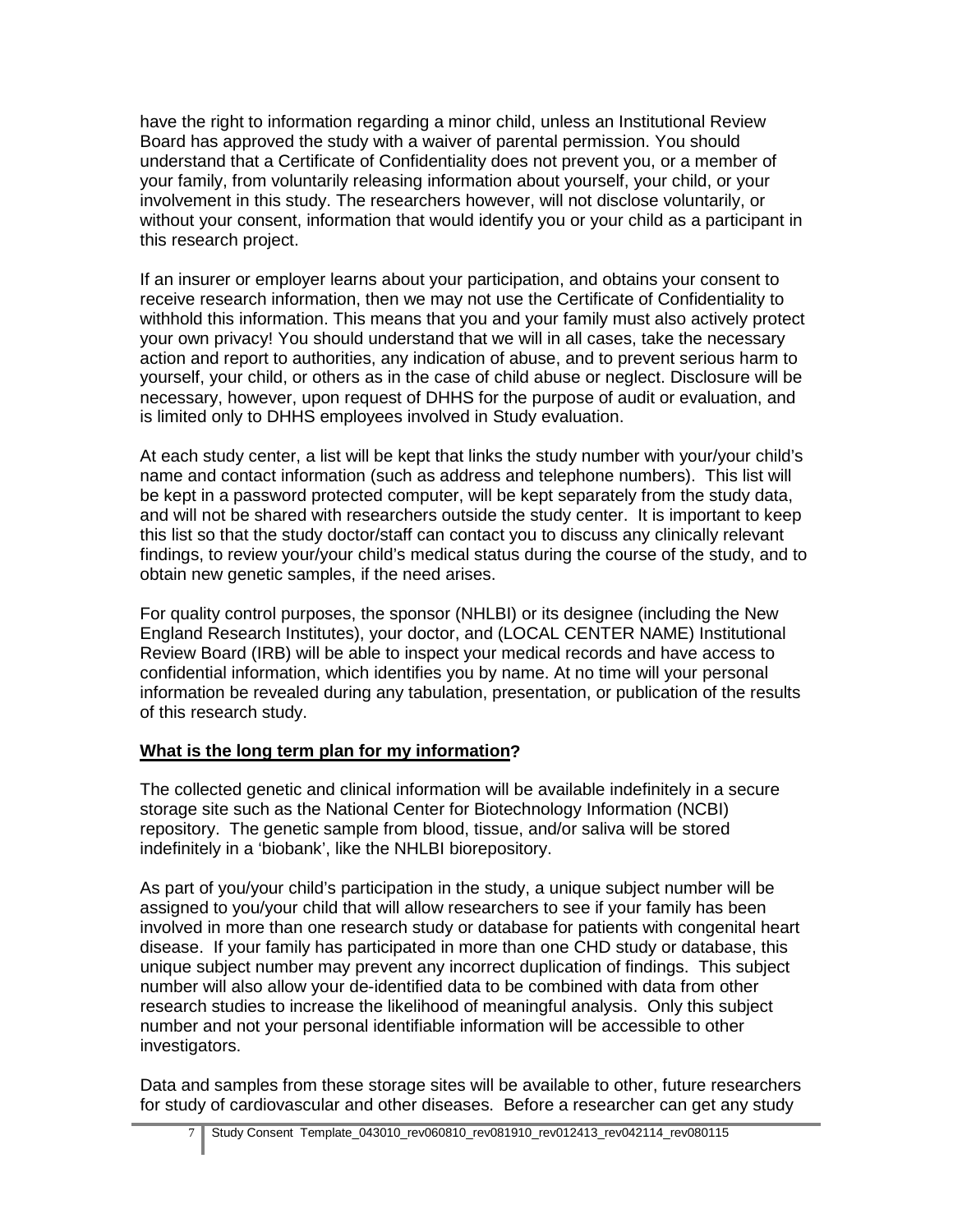data or samples, they must get NIH approval. The researchers will not have access to any identifying information such as your name or medical record number. With this security measure, researchers will not be able to link samples or information back to you. Knowing that samples may be used by a research team in the future to study the heart or other conditions may cause stress to some people. If you believe you will be bothered by this, talk with the study doctor/staff before you sign this form.

## **What other choices are there?**

This study does not involve treatments. Therefore, the only alternative to participating in the study is to not participate.

#### **Can I be withdrawn from the study or ask to be taken out of the study?**

You/your child may be taken out of the study any time if it is in your/your child's best interest, if you/your child is unable to complete the study testing, or if the study is stopped by NIH, the Sponsor of the study.

You are free to stop participating in the study at any time. If you decide to drop out of the study, the information already collected from you/your child will remain in the study database, identified only with your/your child's study number. If you want your samples taken out of storage and destroyed, you will need to write a letter to the study doctor. Once the letter is received, the blood, spit and/or tissue samples will be destroyed, but any results from testing of the sample up to that point will stay as part of the study data.

#### **What are my rights and responsibilities as a research subject?**

- Being in the study is your choice.
- Your decision about being in the study or even dropping out will not change your care or health care benefits.
- By signing this document, you are agreeing to take part in the research study which includes:
	- o Completing interviews about your medical and family history.
	- o Allowing collected samples (blood, saliva, and/or discarded heart tissue) to be used for genetic research testing.
	- o Allowing the study team to look at your medical records to collect and store information.
	- o Having your coded medical and genetic data stored and shared within the Pediatric Cardiac Genomics Consortium.
	- o Having your coded medical and genetic data and genetic samples stored at secure storage sites and available to future researchers during and after the study has ended.
	- $\circ$  Allowing the study team to contact you during the study to collect information about your health and changes in your medical condition.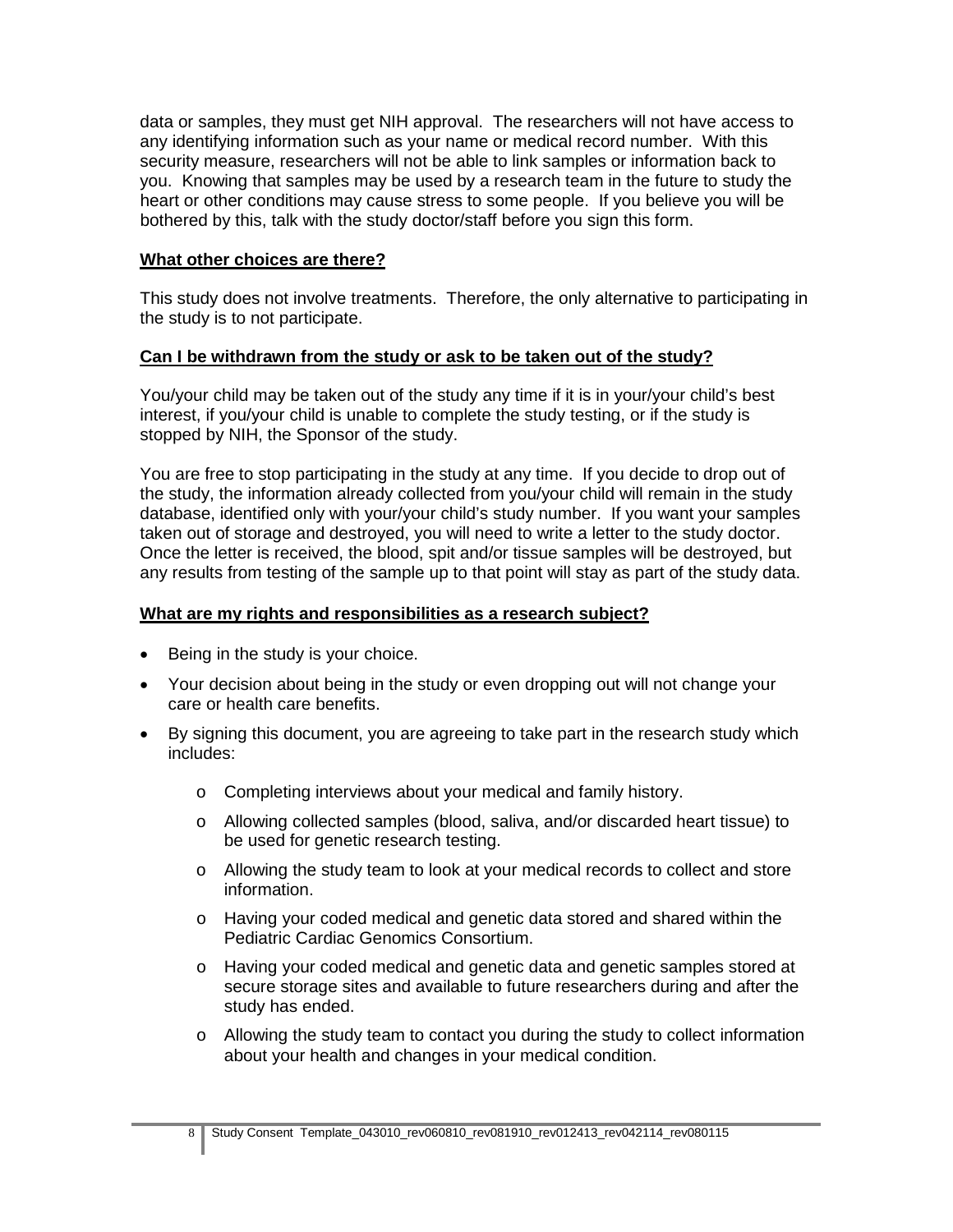# **Who do you call if you have questions about this study?**

If you ever have questions about this study or in case of research-related injuries, you should contact Dr.\_\_\_\_\_\_\_\_\_\_ at *(Telephone Number).* 

If you have questions about the rights of research subjects, you can call (*Insert the name and title of the appropriate country/site-specific IRB representative)* at (*Insert the number).* If you prefer, direct your questions to the following address*: (Insert address of IRB patient representative here).*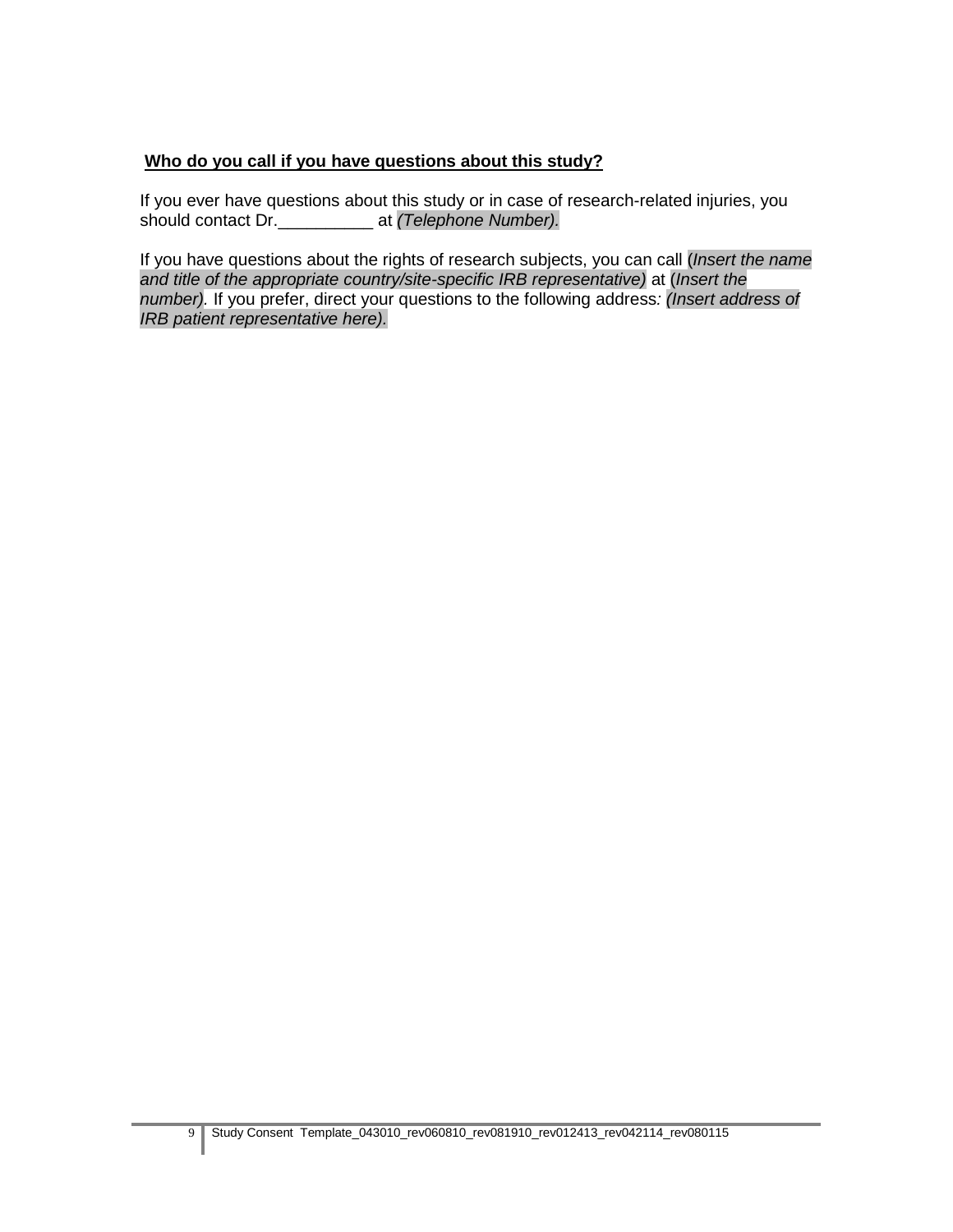# **CONSENT FOR YOU/YOUR CHILD TO TAKE PART IN THIS RESEARCH STUDY**

The research study and consent form have been explained to you by:

Person Obtaining Consent **Signature of Person Obtaining Consent** 

**Date** 

By signing this form, you are indicating that you have had your questions answered, you agree to take part in this research study, or you are legally authorized to consent to your child's participation. You are also agreeing to let (CENTER NAME) use and share your health information as explained above. If you do not agree to our collecting, using and sharing your health information, you cannot participate in this study.

(Note: *A foster parent is not legally authorized to consent for a foster child's participation.*

| Name of Subject                                                  |                                                  |
|------------------------------------------------------------------|--------------------------------------------------|
| Signature of Subject (if applicable)                             | Date                                             |
| Name of Authorized Representative<br>(if different than subject) | Relation to subject:<br>Parent<br>Legal Guardian |
| Signature of Authorized Representative                           | Date                                             |

The investigator may want to collect an atrial septal tissue sample. By initialing the line below you are giving permission for the study doctor to collect a sample when you have an atrial septal repair.

\_\_\_\_\_\_\_\_(initials) A tissue sample may be obtained at the time of surgery.

The investigator may want to take a few photographs of you/your child. By initialing the line below you are giving permission to the study doctor to take photographs of you/your child. I understand that the researchers will contact me for permission if they wish to use the photographs in a publication or presentation.

\_\_\_\_\_\_\_\_(initials) Photographs may be taken.